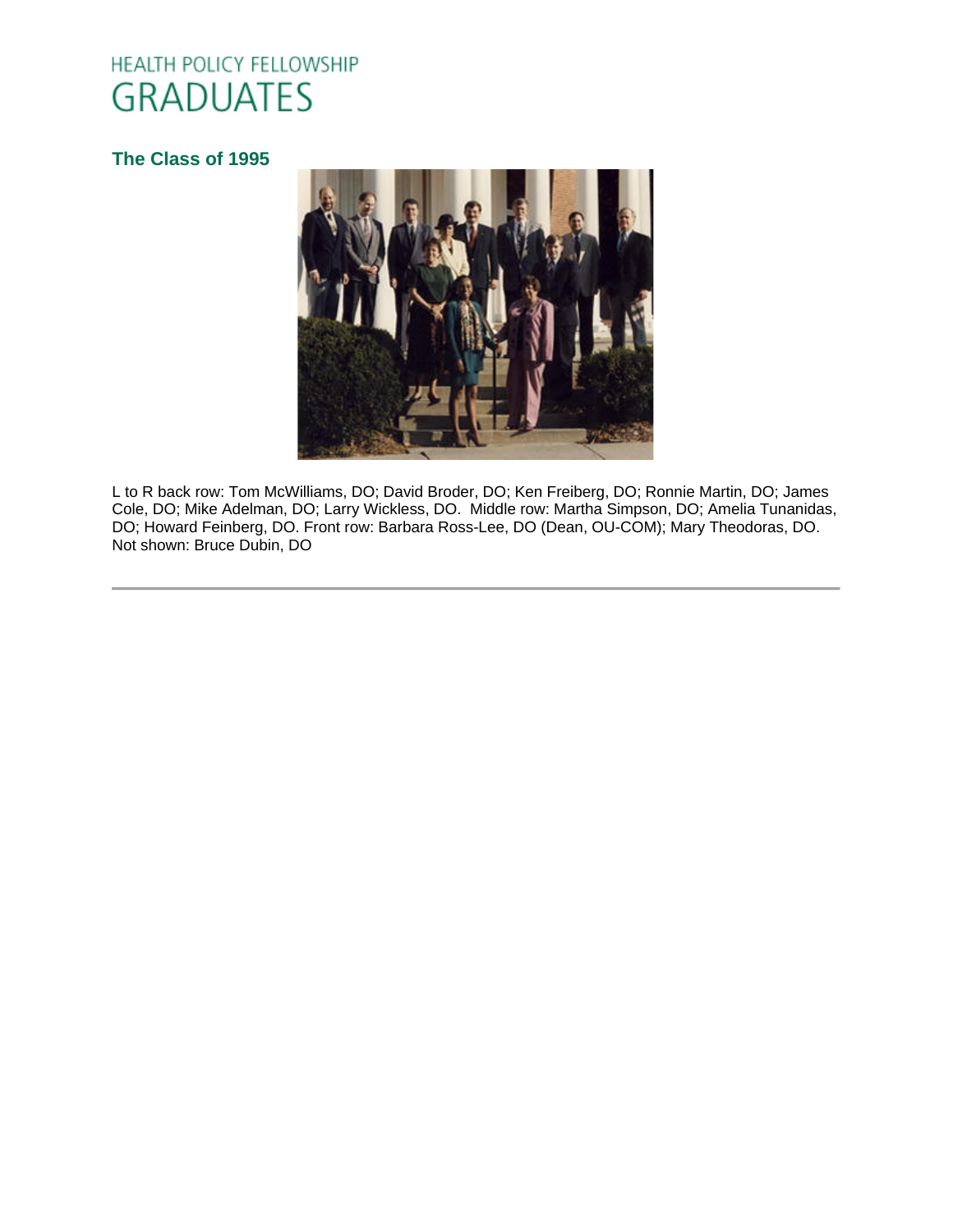**Michael Adelman, D.O., J.D. Lewisburg, WV**



**David Broder, D.O. Old Westbury, New York**



David Broder, D.O. is the Associate Dean for Postdoctoral Education at the New York College of Osteopathic Medicine. He also serves as an assistant professor of medicine and as President of their GME Consortium, NYCOMEC.

Dr. Broder graduated from the University of Rochester in 1982 and then received his D.O. degree from NYCOM, later serving as president of their alumni association. After graduating, he completed his osteopathic rotating internship and internal medicine residency at Methodist Hospital in Brooklyn, New York.

He is a General Internist, and he is a diplomat of the American Board of Internal Medicine and a Fellow of both the American College of Physicians and the American College of Osteopathic Internists. Dr. Broder is President of the New York State Osteopathic Medical Society and is a delegate to the American Osteopathic Association's House of Delegates. He is a graduate of the Inaugural Class of the AOA's Health Policy Fellowship and now serves on the Board of Directors of the Institute for National Health Policy Research. Dr. Broder has written positional papers on legislation regarding advance directives and graduate medical education financing.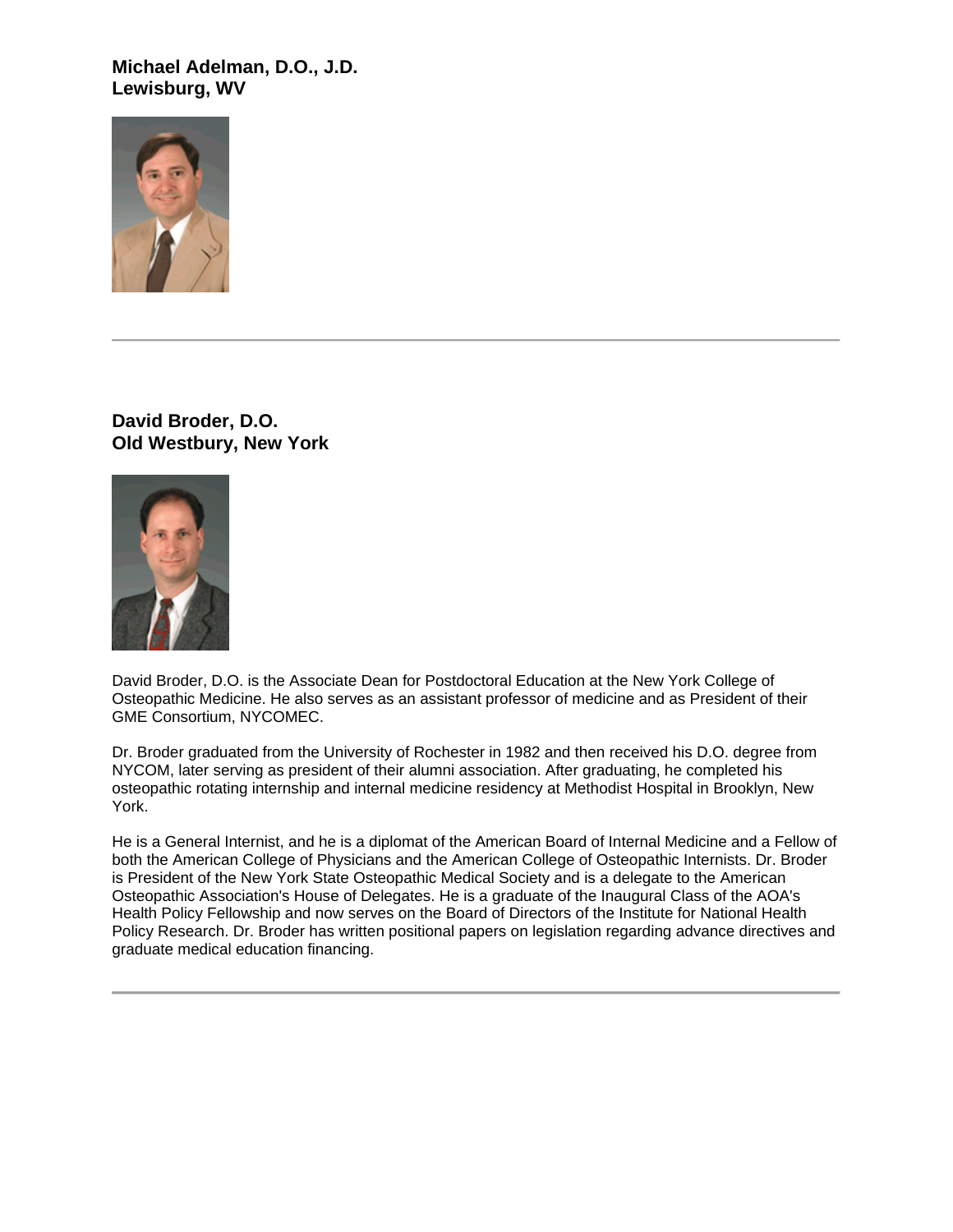# **James Cole, D.O. Scottsdale, Arizona**



Dr. Cole is the Dean of Midwestern University's Arizona College of Osteopathic Medicine, Glendale, Arizona. He received his Doctor of Osteopathic Medicine from the University Health Science College of Osteopathic Medicine in Kansas City, Missouri. He interned at Tucson General Hospital and entered General Practice for seven-years in Tucson, Arizona. Dr. Cole then entered a four-year residency in Pathology and Laboratory Medicine at Cherry Hill Medical Center, Cherry Hill, New Jersey, with a portion of his training at the Philadelphia College of Osteopathic Medicine. He also participated in a one-year fellowship in the AOA Certificate Program in Health Policy.

Dr. Cole practiced Pathology at Cranston General Hospital in Cranston, Rhode Island for twelve years. During that time, he was also on the faculty of the New England College of Osteopathic Medicine as an Associate Clinical Professor. He assumed the role of Director of Medical Education and Medical Director at Cranston General Hospital and maintained that position for seven years prior to moving to Grand Rapids, Michigan.

During the five years that he was in Grand Rapids, he was the Vice-President for Medical Affairs and responsible for medical staff activities as well as the Medical Education Program. Dr. Cole is an active member in the following associations: American Osteopathic Association, Arizona Osteopathic Medical Association, American College of Physician Executives, Arizona Council for Graduate Medical Education, and the Council of Deans of the AACOM.

Dr. Cole lectures to second-year medical students at the Arizona College of Osteopathic Medicine and is an active member of the faculty in the Division of Pathology. He has also published an article on the value of "A Centralized Verification System", in the Journal of Medical Management of the American College of Physician Executives.

Dr. Cole has also been actively involved in both hospital accreditation and intern training accreditation.

**Bruce Dubin, D.O., J.D. Parker, CO**

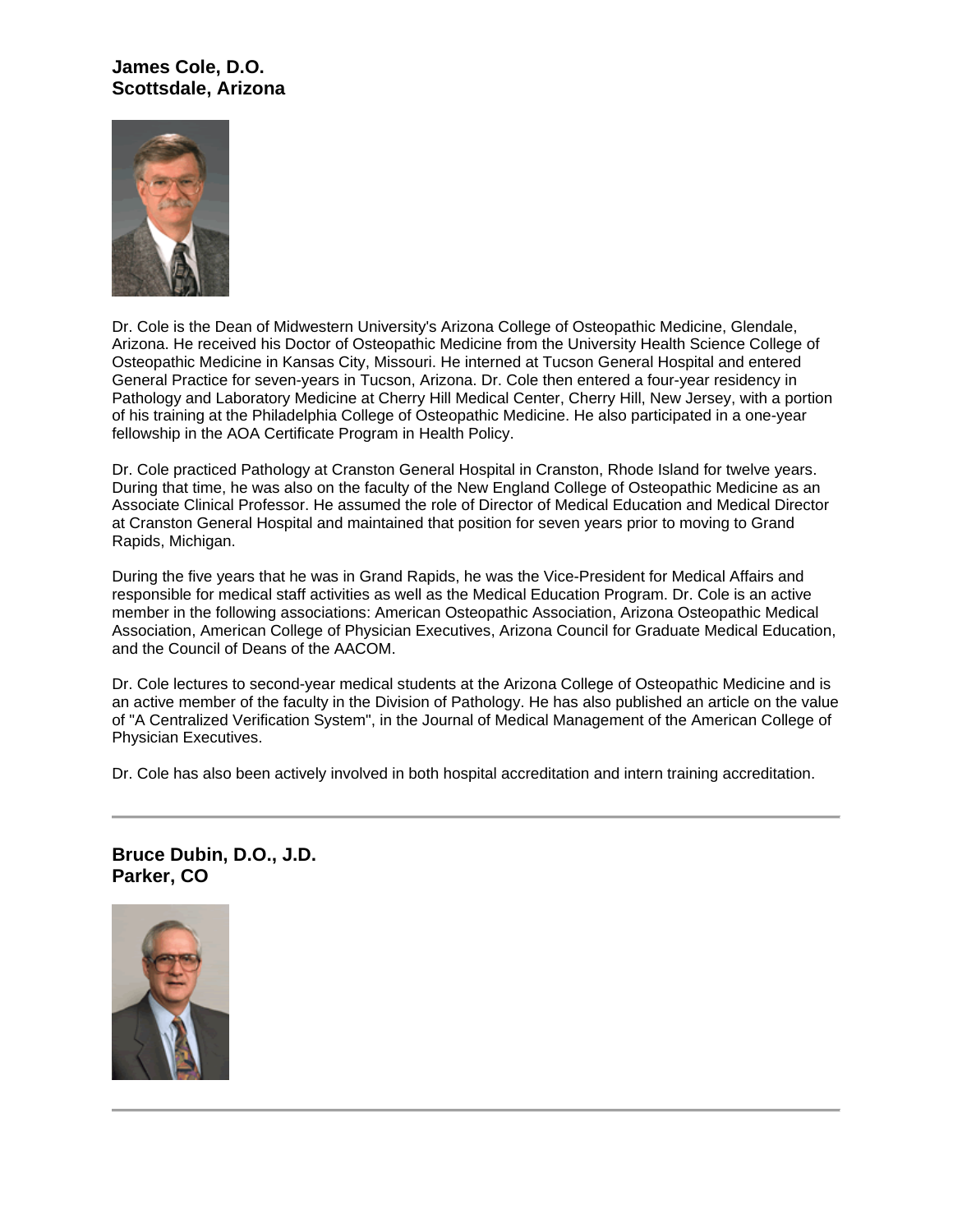**Howard Feinberg, D.O. Ashland, KY**



**Kenneth Freiberg, D.O.**



**Ronnie Martin, D.O.**

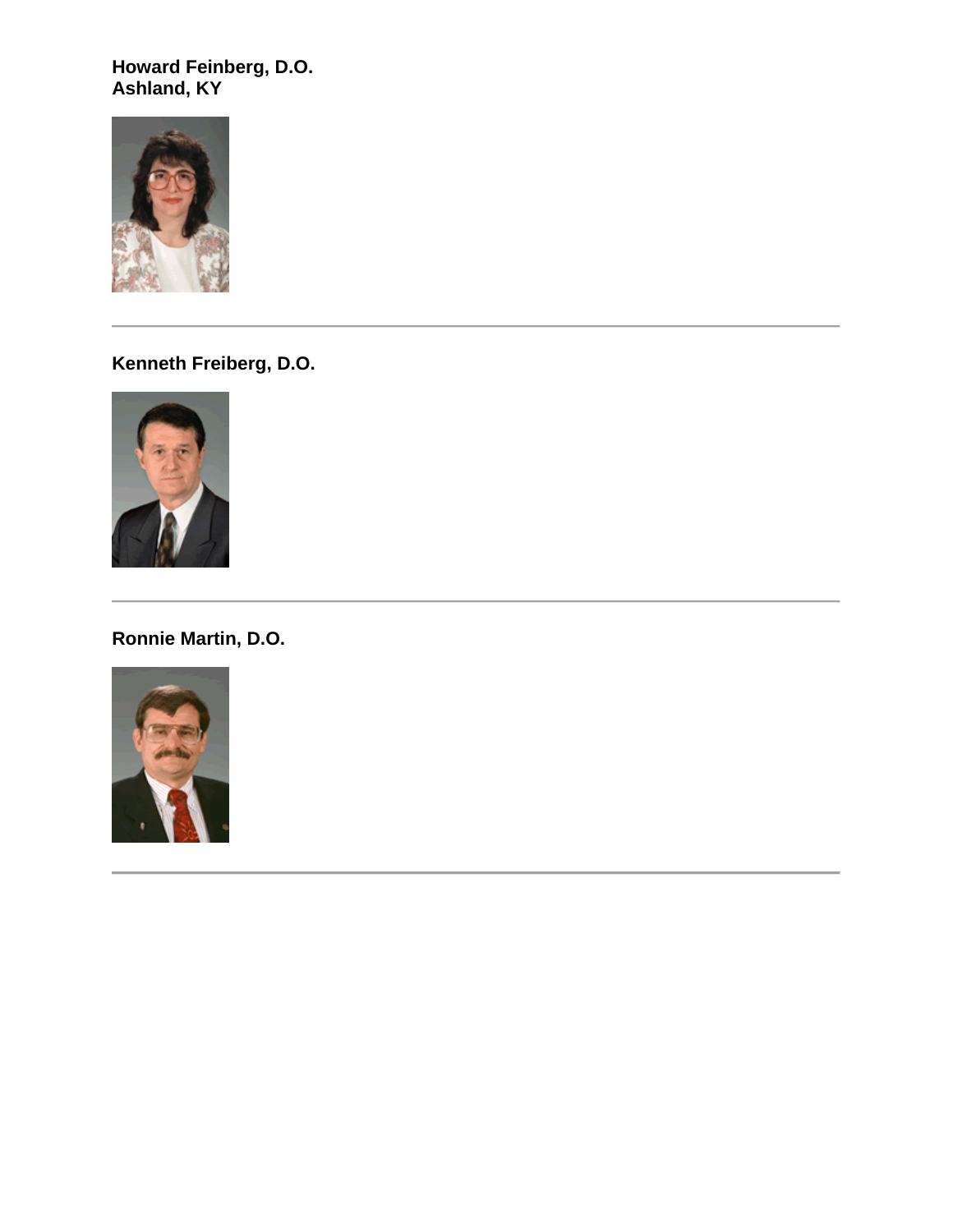### **Thomas McWilliams, D.O. Glendale, Arizona**



Dr. McWilliams is the Associate Dean at Midwestern University - College of Osteopathic Medicine in Glendale, Arizona. Dr. McWilliams is a third generation D.O. who received his Doctor of Osteopathic Medicine degree from the Kirksville College of Osteopathic Medicine in Missouri. He completed a general rotating internship at Tucson General Hospital in Arizona prior to entering the Indian Health Service as one of the first Public Health Service scholarship recipients. He is a diplomate of the American Osteopathic Board of Family Physicians and the American Board of Emergency Medicine.

Dr. McWilliams has completed a mini-fellowship in Rural Medicine at the James H. Quillen College of Medicine in Johnson City, Tennessee. His special project involved the creation of the Missouri Rural Region for KCOM. He also completed a fellowship and is a charter member of the Institute for National Health Policy and Research with a paper on MD/DO collaborative training for family medicine. Dr. McWilliams has served as an Associate Clinical Professor for the University of Washington's WAMI program for seven years. He held a variety of faculty and administrative positions while teaching at the Kirksville College of Osteopathic Medicine for eight years and is currently a clinical professor of emergency medicine/family practice at AZCOM. Dr. McWilliams is an active member in the following associations: AOA, AOMA, ACOFP, The Society of Teachers of Family Medicine, The Institute for National Health Policy and Research, the National Rural Health Association, and the Arizona Rural Health Association.

Dr. McWilliams has served as the Project Director for numerous national and local grants. He is a District 1 delegate to the AOMA and sits on the Professional Education Committee. He is the current (2000-2001) President of the Arizona Rural Health Association and also served as the President of the Missouri Rural Health Association. Dr. McWilliams provides representation on the Education, Medical Services, and Telemedicine Technology Committees of the Arizona Telemedicine Council. He is also on the HRSA Momentum Advisory Panel, and assists with the Arizona Medical Student Loan Program. From 1994- 1996 he was on the HRSA Predoctoral Training Review Committee.

His special interests outside of medical education include rural health policy, rural primary care, rural emergency medical services, practical applications for computers in medicine, wilderness and environmental medicine, emporiatrics (travel medicine), preventive medicine/public health, and dermatology.

#### **Martha Simpson, D.O.**

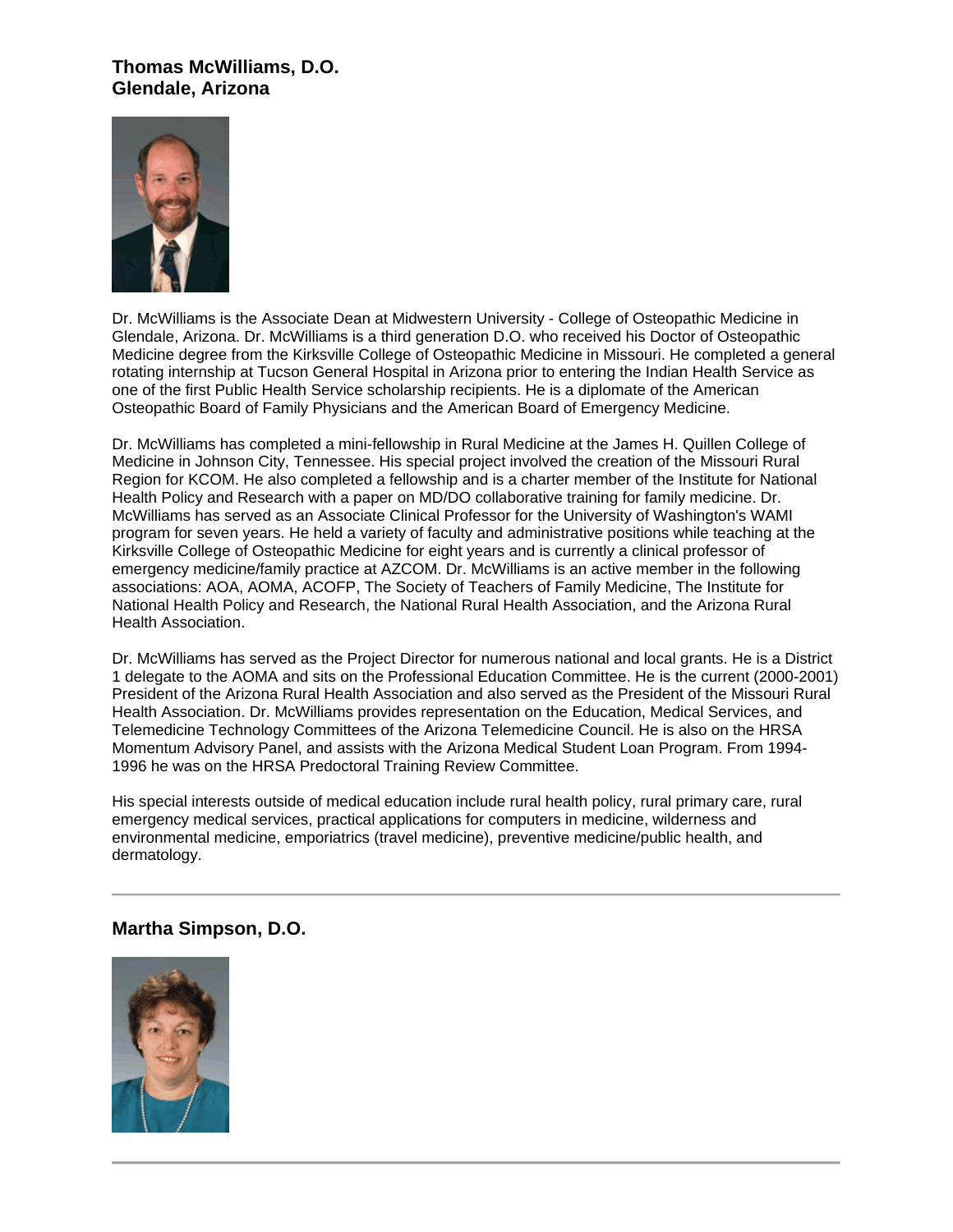# **Mary Theodoras, D.O.**



# **Amelia G. Tunanidas, D.O., FACOFP Portland, Ohio**



Dr. Tunanidas is the First Vice-president of the American Osteopathic Association. In this capacity, she serves on the Executive Committee of the AOA and on its Board of Trustees. Prior to July of 2000, Dr. Tunanidas served as Second Vice-president of the AOA for one year and as Chair of the AOA Council of Continuing Medical Education for three years. She was a member of the Council on CME for nine years.

Dr. Tunanidas is the Vice Chair of the AOA Strategic Planning Committee and a member of the Committee on Basic Documents/Operations of Affiliated Organizations, Committee on Awards, and Committee on AOA Organizational Structure. She has served on the Board of Trustees of the Ohio Osteopathic Association and has held all offices, including President in 1997-98. She served as Chief of Staff of Youngstown Osteopathic Hospital in Youngstown, Ohio, in 1990-91 and on its Board of Trustees from 1988-92.

Dr. Tunanidas is board certified in Family Practice by the American Osteopathic Board of Family Physicians and is employed by Firestone Healthcare, Inc., a primary care group practice in East Palestine, Ohio, since 1998. Prior to engaging in practice with this group, Dr. Tunanidas served as Vicepresident of Medical Affairs for Anesthesiologists, DO, Inc., an anesthesiology/pain management group practice in Youngstown, Ohio, from 1996-98, and was in solo family practice in Lake Milton, Ohio, from 1983-96. She is a Fellow of the American College of Osteopathic Family Physicians and is Clinical Professor of Family Medicine for the Ohio University College of Osteopathic Medicine Northeast Regional CORE. A graduate of the AOA/OUCOM/Michigan State University College of Osteopathic Medicine Health Policy Fellowship Program in 1995-96, she serves as a member of the Ohio Osteopathic Association's council on Government Affairs and as a health policy advocate for her patients and the osteopathic profession.

Dr. Tunanidas received her Doctor of Osteopathic Medicine degree from the Ohio University College of Osteopathic Medicine and her Bachelor of Science in Biology and Chemistry from Youngstown State University. She is the first OUCOM alumnus to receive the prestigious Medal of Merit for Exemplary Achievement in Medical Practice and Administration from the Ohio University Alumni Association. Working with the American Cancer Society Mahoning County Unit, she initiated a breast cancer/selfawareness program/workshop administered in all high schools in Mahoning county, Ohio, for teenage women.